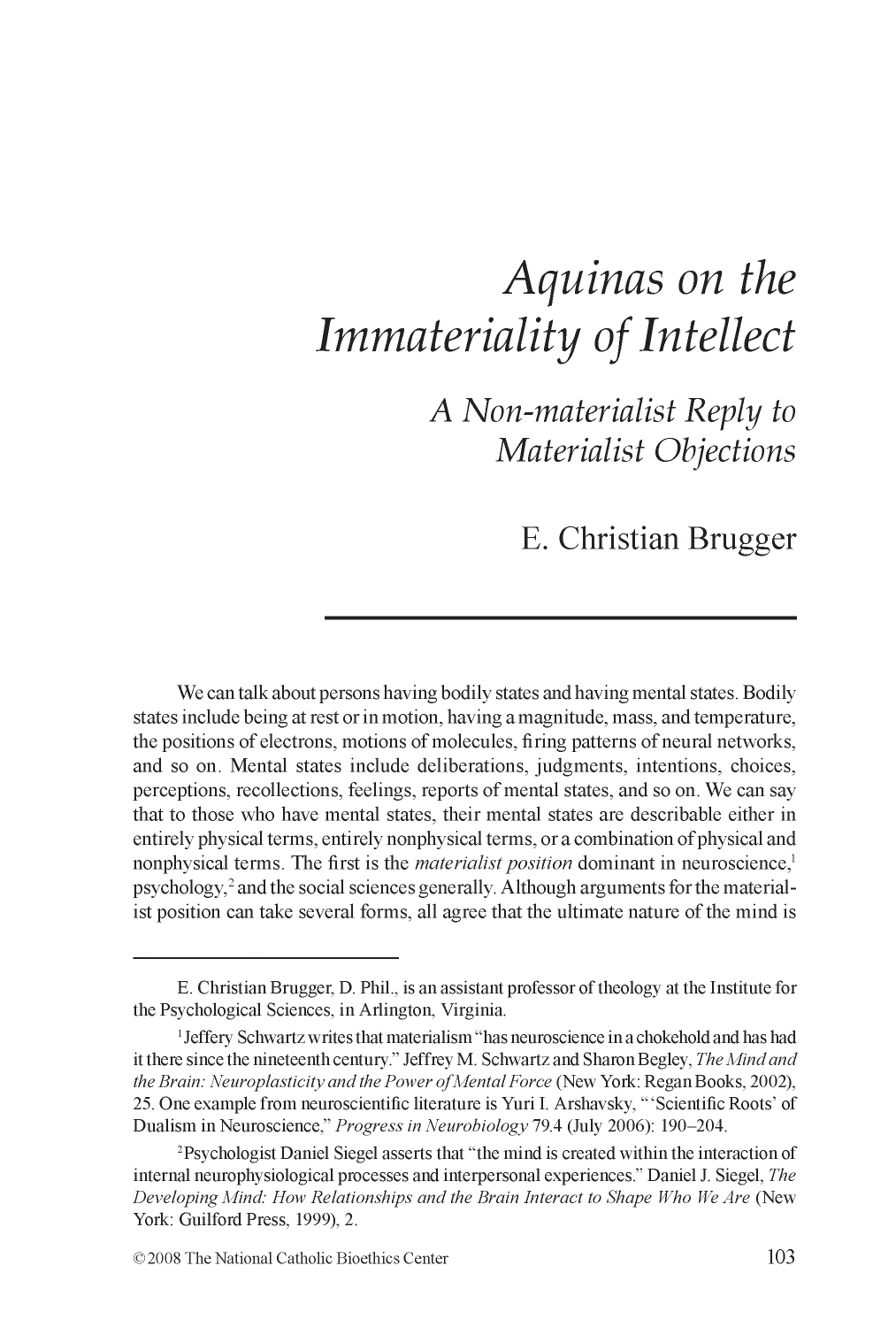physical. The second is the *immaterialist position* of substance dualism made famous by Descartes. He argues that since it is possible to conceive of oneself as having no body, but not coherently to conceive of oneself as having no mind (i.e., not being a thing that thinks), it must be the case that mind and body are two completely different substances.3 The third can be called the *non-materialist position* and is represented by the hylomorphic theory of Aristotle and Aquinas and contemporary defenders of hylomorphism such as John Haldane and David S. Oderberg.4

This essay is concerned with explicating a workable version of the nonmaterialist position. I do not directly engage at any length Cartesian dualism since defenders today are rare.<sup>5</sup> Nevertheless, the Cartesian resolution to the mind-body problem is relevant to my purposes, albeit indirectly.<sup>6</sup> The Cartesian account familiarly identifies the human essence entirely with mind (or soul), leaving the body as a sort of material add-on. In so doing it posits a radically dichotomized pair of anthropological principles in the make-up of human beings. This philosophical account has given rise to two centuries of philosophers eager to refute what they consider

<sup>5</sup> Critics of the Cartesian thesis are numerous in the past fifty years. See, for example, Peter Strawson, "Persons," in *Body and Mind: Readings in Philosophy,* ed. G. N. A. Vesey (London: George Allen & Unwin, 1964), 403-424. See also Gabriel Marcel, "Concrete Approaches to Investigating the Ontological Mystery," in *Gabriel Marcel's Perspectives on the Broken World,* trans. Katharine Rose Hanley (Milwaukee: Marquette University Press, 1998), 172-196, esp. 178; "An Essay in Autobiography," The Philosophy of Existentialism, trans. Manya Harari (Secaucus, NJ: Citadel Press, 1956), 104-128, esp. 127-128; *The Mystery o f Being,* vol. 1, *Reflections and Mystery* (Chicago: Henry Regnery, 1960), 127-153. These critics include scholars of the so-called "new feminism"; see Michele M. Schumacher, "The Nature of Nature in Feminism, Old and New: From Dualism to Complementary Unity," in *Women In Christ: Toward a New Feminism,* ed. Michele M. Schumacher (Grand Rapids, MI: Eerdmans, 2004), 17-51, esp. 17-21.

6 Descartes concludes that the human being is essentially a *res cogitans*; it follows, he reasons, that to think bodies are not necessary, the human essence therefore must *entirely* be mind: "To speak accurately I am not more than a thing which thinks, that is to say a mind or a soul, or an understanding, or a reason, which are terms whose significance was formerly unknown to me. I am, however, a real thing and really exist; but what thing? I have answered: a thing which thinks . . . not a collection of members which we call the human body." Descartes, "Meditations on First Philosophy," meditation II, in *Discourse on the Method*, 65. I am aware there are statements in Descartes' lesser known writings that indicate a less radical dualistic split than presented here. Nevertheless, this rendering is widely accepted, and so I think I am justified in following Strawson in referring to it as Cartesian.

<sup>3</sup> See Rene Descartes, "Meditations on First Philosophy," meditation II, in *Discourse on the Method and Meditations on First Philosophy*, ed. David Weissman (New Haven, CT: Yale University Press, 1996), 63-66, and "Discourse on the Method," part IV, 21-22.

<sup>4</sup> John Haldane, "A Return to Form in the Philosophy of Mind," in *Form and Matter: Themes in Contemporary Metaphysics,* ed. David S. Oderberg (Oxford: Blackwell, 1999), 40-64; Haldane, "The Metaphysics of Intellect(ion)," *Proceedings o f the American Catholic Philosophical Association* 80 (2006): 39-55; David S. Oderberg, "Hylemorphic Dualism," in *Personal Identity,* eds. Ellen Frankel Paul, Fred D. Miller Jr., and Jeffrey Paul (Cambridge, U.K.: Cambridge University Press, 2005), 70-99.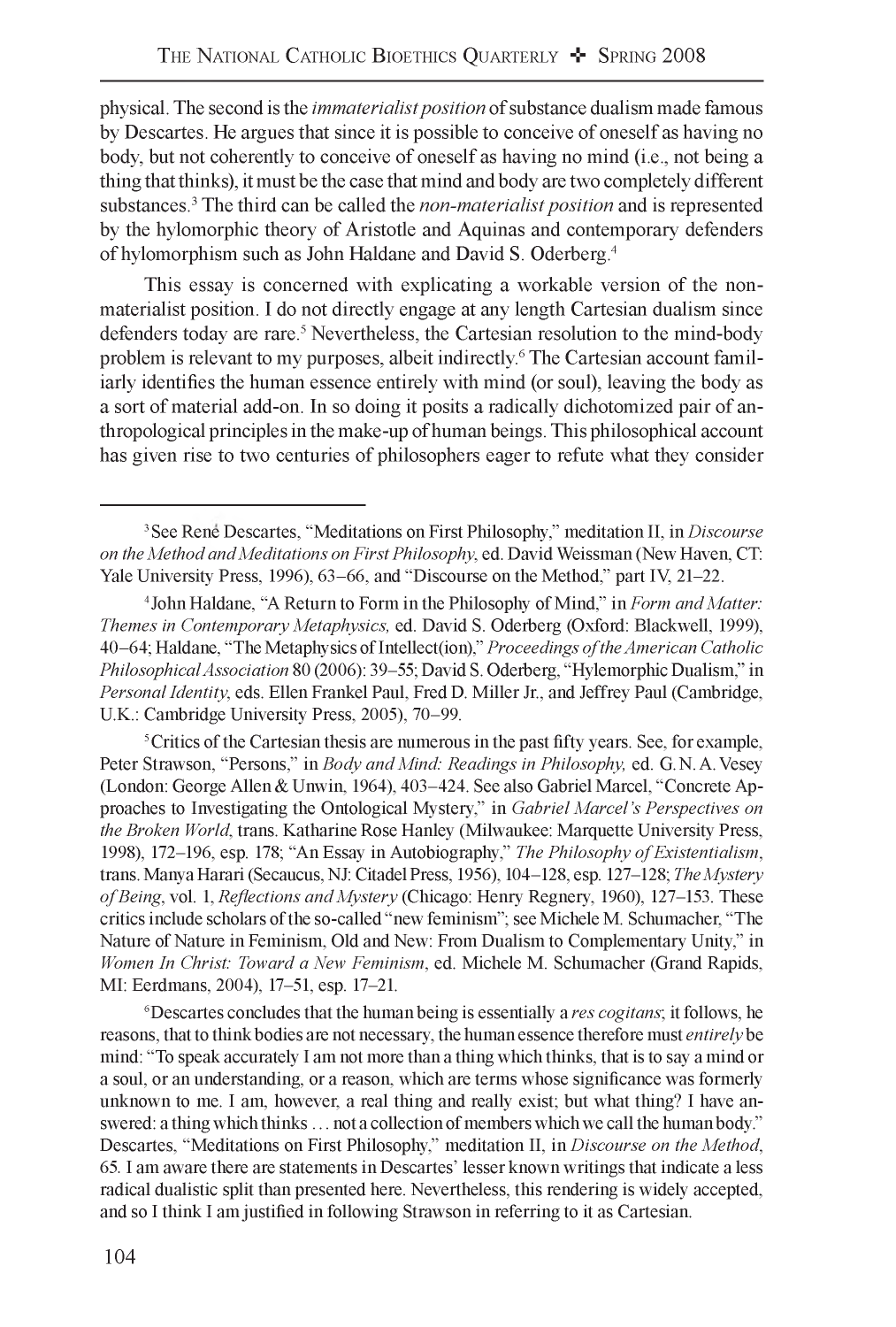(understandably) to be an unworkably obscure metaphysical account of the human psychosomatic constitution. Unfortunately, when *any* duality of ontological principle is defended in philosophy, it is invariably taken to refer to substance dualism in a Cartesian guise, and is hastily set aside as implausible and often subjected to the "whipping post" of scholarly ridicule.<sup>7</sup> The problems associated with accounting for how a wholly substantially distinct immaterial mind could interact with an alien material body subject to the causal laws of the physical universe, and of adequately explaining how such interaction can account for all the phenomena and acts of human cognition, have persuaded the majority of philosophers not to defend any immateriality in the intellect and the rest to stay quiet. The materialist premise, whether in its reductivist or non-reductivist forms, is effectively a philosophical a priori.<sup>8</sup>

My purpose in this essay is to defend a non-Cartesian account of the immateriality of the intellect in which the immaterial principle is not metaphysically alien from the material principle but rather united to it in the closest possible natural union, namely, that of form to matter.<sup>9</sup> The account is Aquinas's and is part of his wider defense of Aristotelian psychology. The central concept in Aristotle's psychology is soul (psyche), of which intellect is the defining operation; hence in Aristotle and Aquinas, the human soul is called intellectual (or rational).<sup>10</sup> The central term defining soul is *form.* The soul, Aristotle says, is the substantial form of the living body, the principle of actuation of a body capable of possessing life.11 As its form, the soul is an "intrinsic constituent" ofhuman beings, intrinsic because it belongs to their essential constitution, constituent because it is "a real part or element . . . , though not on the same level as the substance's natural parts, for example, the branch of a tree or the leg of a dog."12 Rather, the soul is a "radical or fundamental part," the principle of identity, that in virtue of which humans are what they are. Soul is not a complete substance wholly other from the body as in the Cartesian account. Of its own it does not constitute the person; as Aquinas states, "anima mea non est ego" ("I am not my soul").13 Rather the

<sup>&</sup>lt;sup>7"</sup>Cartesian dualism has clear and unassailable pride of place as the whipping post on which dualists are ritualistically flailed." Oderberg, "Hylemorphic Dualism," 71.

<sup>8</sup> Ibid.

<sup>9</sup> This is of obvious importance for Christian philosophy since the faith it endeavors to explain posits an immaterial immortal soul immediately created by God. See Pius XII, "Encyclical Letter *Humani Generis'"* (1950), in *The Christian Faith in the Doctrinal Documents of the Catholic Church*, 6th ed., eds. J. Neuner and J. Dupuis (St. Paul, MN: Alba House, 1996), n. 419; "The Profession of Faith of Paul VI" (1950), in *The Christian Faith,* n. 39.) But the argument is not from the authority of faith. It is a philosophical argument that stands or falls on the soundness of its premises.

<sup>&</sup>lt;sup>10</sup> Thomas Aquinas, *Summa theologiae*, I, Q 78.1, trans. Fathers of the English Dominican Province (Westminster, MD: Christian Classics, 1981).

<sup>11</sup> Aristotle, *De anima,* bk. II, ch. 1, 412a20-21.

<sup>12</sup> Oderberg, "Hylemorphic Dualism," 76.

<sup>&</sup>lt;sup>13"</sup>Anima sit pars corporis hominis, non est totus homo, et anima mea non est ego." Aquinas, *Superprimam epistolam ad Corinthios lectura,* xv, lect. 2, reply v. 19; see *Summa theologiae,* I, Q 75.4, *Quodlibetum* VII, Q 5.1, reply 3; and *Summa theologiae* I, Q 75.4.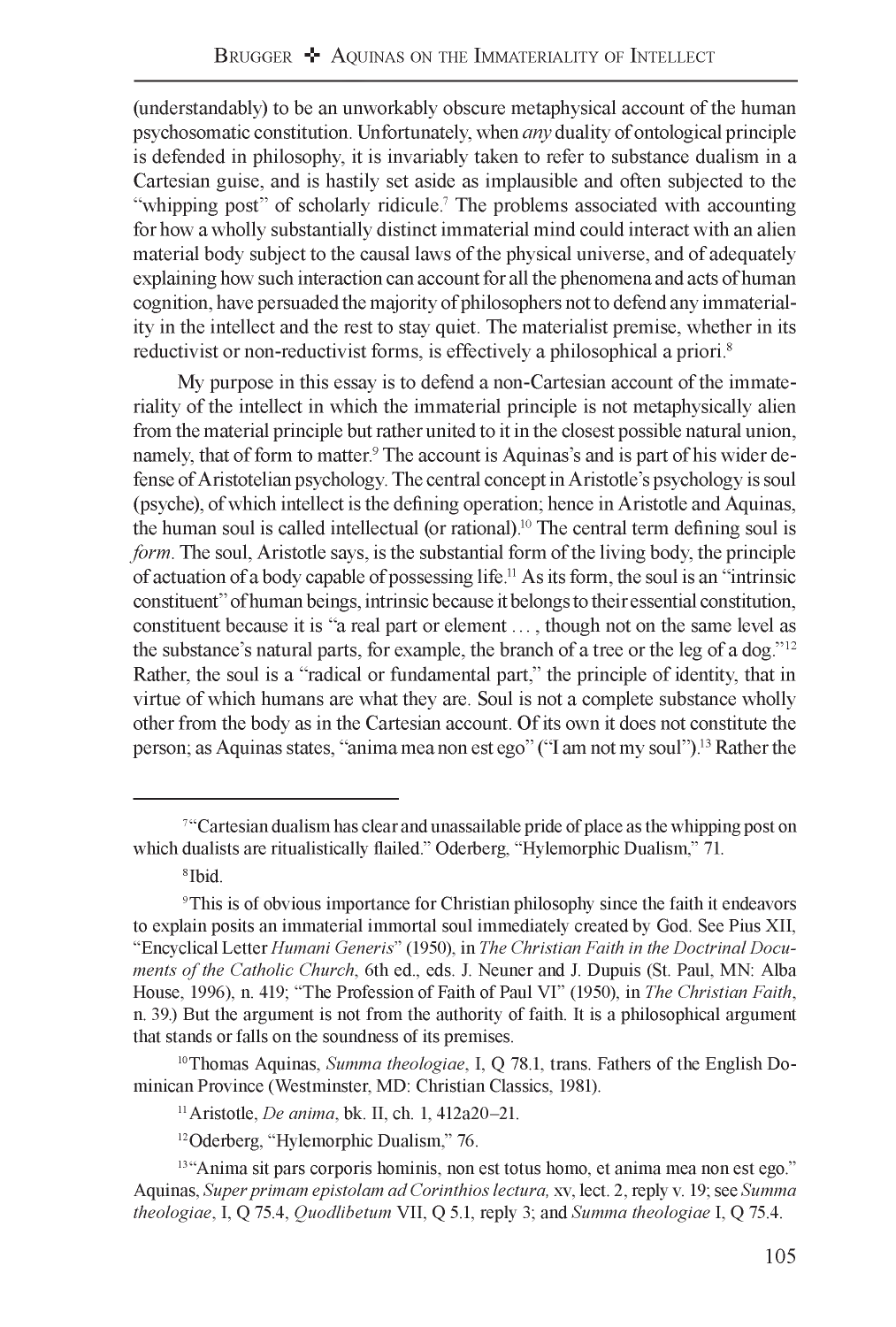two are naturally inseparable, each incomplete without the other<sup>14—"</sup>I am body-soul" (an *ensouled body* or an *embodied soul).* Together body and soul constitute a single substantial unity, the body accounting for the material particularity of human beings and the soul for *all their living operations.* Aquinas's account is "non-materialist," because among these living operations are ones which are necessarily carried out *through* organs and organ systems of the body (e.g., nutrition, growth, reproduction, sensation, perception, memory, imagination) and operations that are carried out independent of the body (e.g., concept formation, abstract reasoning).15 The latter I will argue cannot be accounted for by analyzing and explaining physical operations.

Before I explicate Aquinas's defense of the intellect's immateriality, I will review a few influential positions in the philosophy of mind to which Aquinas's account offers a suitable reply. Because the dominant conclusion today on the nature of mind is the materialist position, I begin by reviewing the most common materialist arguments. Each deserves a reply, and indeed the literature is full of arguments for and against each. But in the interests of this essay, I merely set the positions forth by way of juxtaposition to the position I will defend.

#### **Mind Is Matter**

Materialist accounts of the nature of mind can be divided into reductivist accounts and non-reductivist accounts. Non-reductivist accounts hold that although mental events are identical to physical events (i.e., the basic materialist premise), the mental is not reducible to the material. Reductivist accounts, such as *type identity theory* defended by J.J.C. Smart and U.T. Place,<sup>16</sup> argue that mental states are identical to brain states; so a mental state like the experience of pain can be equated completely with a neurological state such as the firing of C fibers.

*Epiphenomenalism,* originally defended in the late nineteenth century by Thomas  $Huxley<sub>i</sub><sup>17</sup>$  and in different forms more recently by scholars like Frank

<sup>&</sup>lt;sup>14</sup> This is not to assert simply that they are inseparable, but rather *naturally* inseparable. Where Aristotle was tentative on the question of their separability (see *De anima,* book II, ch. 1, 413a4-9), Aquinas, enlightened by Christian revelation, was more certain. Proceeding from the revealed premises that all will "stand before the judgment seat of God" *after* bodily death (Rom. 14:10, Heb. 9:27, 2 Cor. 5:10) and that at the end of the age there will be a bodily resurrection of the dead (1 Cor. 15:12-15), Aquinas asserted with confidence both the separability of soul from body *and* the essential (hylomorphic) relationship between body and soul in the human person.

<sup>&</sup>lt;sup>15</sup> See Aristotle's statement on such operations in *Generation of Animals*, bk. II, ch. 3, 736b27-28.

<sup>16</sup> See their seminal essays in J. J. C. Smart, "Sensations and Brain Processes," *Philosophical Review* 68.2 (April 1959): 141-156, and U. T. Place, "Is Consciousness a Brain Process?" *British Journal of Psychology* 47 (1956): 44-50.

<sup>&</sup>lt;sup>17</sup> See Thomas Huxley's seminal essay, "On the Hypothesis that Animals Are Automata, and Its History," *Fortnightly Review,* n.s. 16 (1874), 555-580, reprinted in *Method and Results: Essays by Thomas H. Huxley* (New York: Appleton, 1898). See William James's early criticism of epiphenomenalism in "Are We Automata?" *Mind* 4 (1879): 1-22.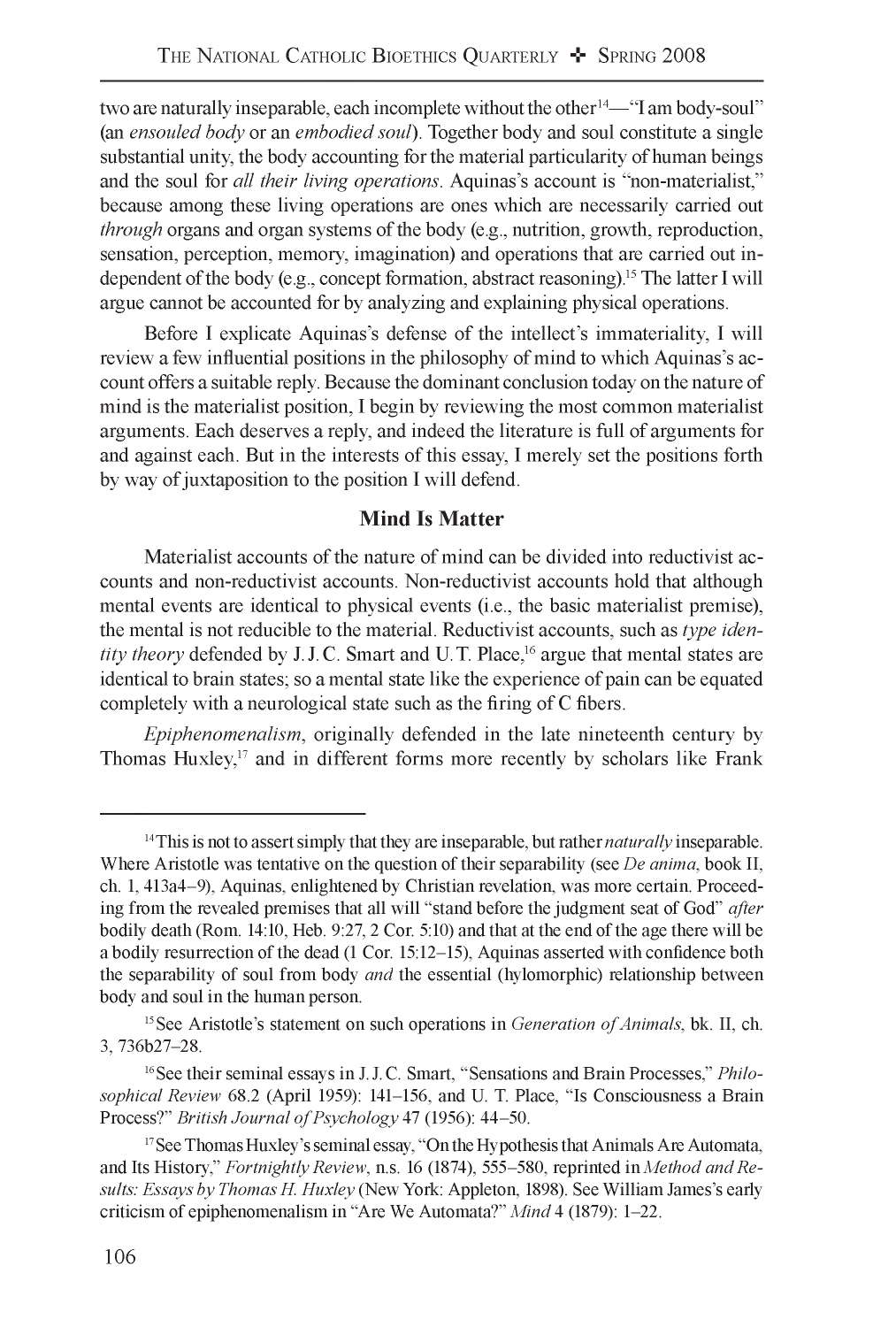Jackson<sup>18</sup> and the influential analytic philosopher Donald Davidson,<sup>19</sup> is a type of non-reductive materialism. It holds that mental phenomena proceed from cortical activity as distinct kinds of phenomena and cannot be reduced to neuronal events. This sounds like a promising dialogue partner with non-materialist accounts. But epiphenomenalism begins with the materialist premise that the physical world is causally closed and so all phenomena proceed from physical causes. The brain therefore is the cause of all mental events, which themselves cause nothing. Consciousness and all forms of phenomenal experience are merely by-products *(epiphenomena)* of neuronal activity. They are real and not reducible to neural activity, but have no causal status on the material universe, no influence on the physical world.20

The more influential non-reductivist theory today is *functionalism.* It holds that mental states are best understood as definable in terms of the functional role they perform.21 In short, mental states are functional states. To understand what is being proposed here we might appeal to the distinction between microanalysis, which identifies the physical characteristics of a thing, and functional analysis, which identifies something by reference to its function.<sup>22</sup> For example, we can analyze an axe in terms of its physical properties or in terms of its function. Each type of analysis establishes a different relation to the thing, relations which are incommensurable. In functional terms an axe is a "wood splitter." But there is no determinate sense to the question, What are the physical properties of a "wood splitter"? because this is a function that multiple devices can perform—axes, manual wedges, hydraulic wedges, pneumatic

20 In "Epiphenomenal Qualia," Jackson defends the "qualia" argument against materialist reductionism (discussed later in this essay under "The Non-materialist Position"), but with the epiphenomenalist conclusion that qualia are causally inert in the physical world. His *petitio principii,* however, is that he assumes the materialist rejection of mental interactionism without any argument.

21 Functionalism takes different forms, such as "machine state functionalism" (e.g., Hilary Putnam, "Minds and Machines," in *Mind Language and Reality* [Cambridge, U.K.: Cambridge University Press, 1975], 362-385); "psychofunctionalism" (e.g., Terence Horgan and James Woodward, "Folk Psychology Is Here to Stay," *Philosophical Review* 94.2 [April 1985]: 197-226); and "analytic functionalism" (briefly defended in Bernard W. Kobes, "Self-Attributes Help Constitute Mental Types," *Behavioral and Brain Sciences* 16.1 [1993]: 55).

22 This is how Jerry A. Fodor explains functionalism in *Psychological Explanation: An Introduction to the Philosophy of Psychology* (New York: Random House, 1968), 111-116.

<sup>18</sup> Frank Jackson, "Epiphenomenal Qualia," *Philosophical Quarterly* 32 (1982), 127-136.

<sup>19</sup> In his influential essay "Mental Events" (1970), Davidson argues that all mental events are physical events, but denies mental phenomena can be given "purely physical explanations." Donald Davidson, "Mental Events," in *Experience & Theory,* eds. Lawrence Foster and Joe William Swanson (Massachusetts: University of Massachusetts Press, 1970), 88. When challenged that his account was essentially epiphenomenalist, he denied it, arguing that his critics were maintaining an implausible view of causation; see Donald Davidson, "Thinking Causes," in *Mental Causation,* eds. John Heil and Alfred Mele (Oxford, U.K.: Clarendon Press, 1993), 3-18.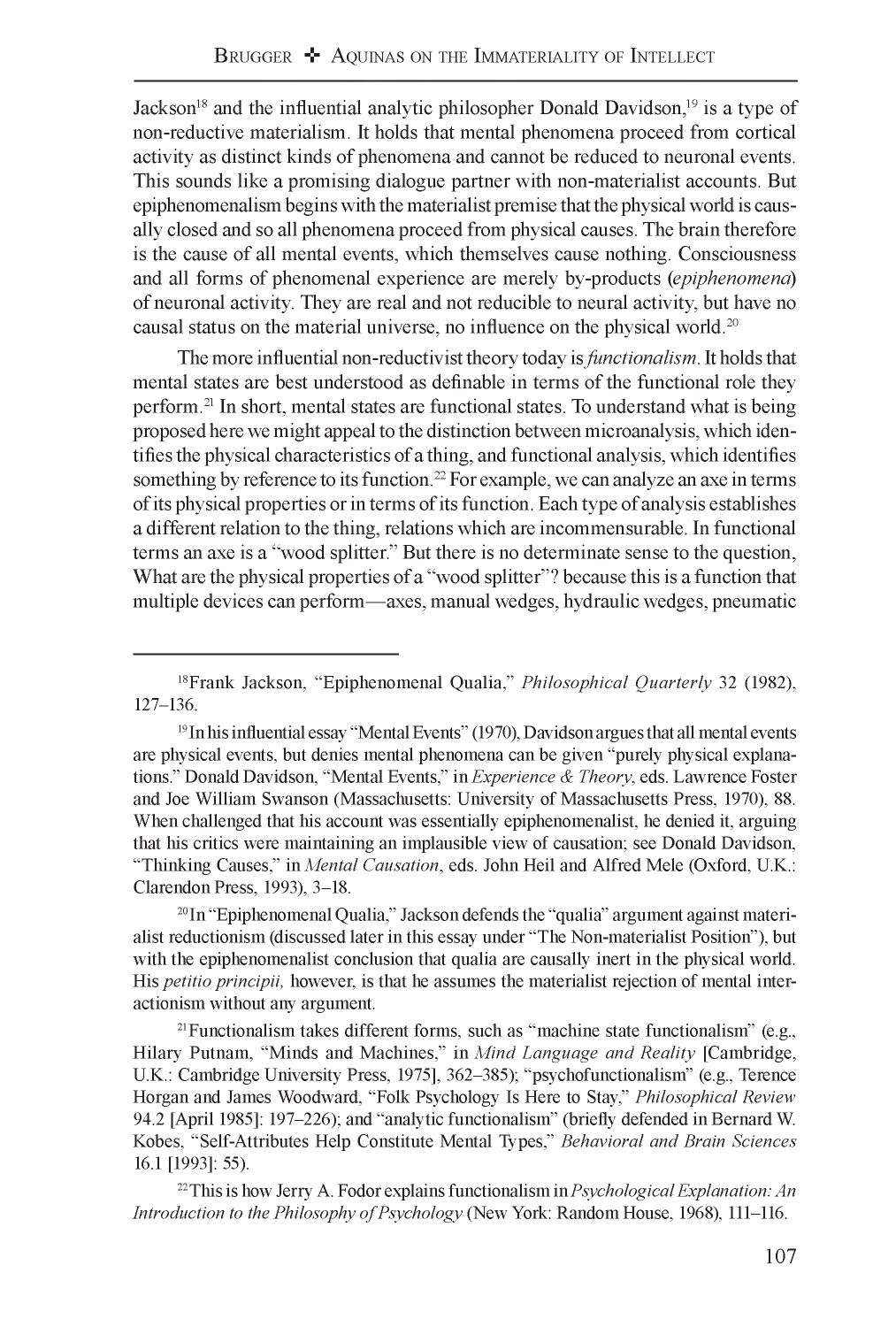wedges, and others. "Wood splitter" is not an ordinary-language description of a device; it is a description of the function of any number of devices. By analogy, functionalism proposes that confusions could be avoided if we interpreted descriptions of mental states to refer not to properties of determinate faculties (brains or minds), but as attributions of psychological functions that mental states perform.<sup>23</sup>

It is not that functionalists are agnostic on the question of whether mind is reducible to matter. Human mental states (such as beliefs, intentions, desires, and experiences) correspond to brain states; an intention or a belief is a function of the brain.24 But just as concepts arising from a microanalysis of an axe do not replace the concept of a wood splitter, it would make less sense to ask whether the functional description is "reducible" to the physical description. Physically descriptive concepts arising from neurobiology, such as neural networks and synaptic connections, do not replace functional psychological concepts such as feelings and beliefs,

<sup>24</sup> Functionalist Paul Churchland argues that positing an immaterial soul that exercises causality over the body violates the law of the conservation of momentum, requiring that any change in the motion of any physical particle be the result of some compensatory change in the motion of some other physical particle(s). Churchland writes, "In short, the empirical evidence indicates that the behavior of the physical world, including the brain, is closed under the laws of classical mechanics. There is no dynamical room available for the soul to work its magic." "Cleansing Science," *Inquiry* 48.5 (October 2005): 467-468. The problem with his argument is that it presumes a materialist system in which all variables are scientifically measurable. The anti-reductionist position I am defending rejects the assumption that the system in which consciousness operates is constituted of exclusively measurable variables. The conservation of energy does not legislate the forms of energy in a system, only the overall content in a closed system. If mental energy were essentially physical, then the expenditure of mental energy would change the measurable physical energy of the system. But my argument is precisely that mental energy has nonphysical and hence nonmeasurable properties. Mental energy expended does not change the content of measurable energy, since it is not a physical property and therefore is not measurable. Said in another way: If we begin with system Y with total energy P and assume X units of mental energy added to the system, we find that P is indeed conserved. The addition of X will not change P because X is not measurable. P is actually P  $+ X$ , but since we have no measure for X it does not appear on either side of the equation. I thank Professor Daniel Robinson for assisting me in working out this argument.

<sup>&</sup>lt;sup>23</sup> Jerry Fodor writes, "Philosophers and psychologists who have complained that is it possible to trace an input from afferent to central to efferent neurological systems without once encountering motives, strategies, drives, needs, hopes, along with the rest of the paraphernalia of psychological theories, have been right in one sense but wrong in another, just as one would be if one argued that a complete mechanical account of the operation of an internal-combustion engine never encounters such a thing as a valve lifter (i.e., the function of a camshaft)." *Psychological Explanation,* 114. In other words, motives, drives, and hopes are functions performed when neurons fire a particular way, just as "valve lifter" is a function performed when engines fire under specified conditions. A description of how an engine fires does not yet get us to the function of a camshaft. We have to ask the further question of what function the firing engine performs when in the configuration of a camshaft. Similarly, a description of the firing of neurons is not an explanation of the function of this particular motive, for example, of why I chose to marry Melissa rather than Christine, although it can be a description of the material conditions that corresponded in time to my experiencing the motive.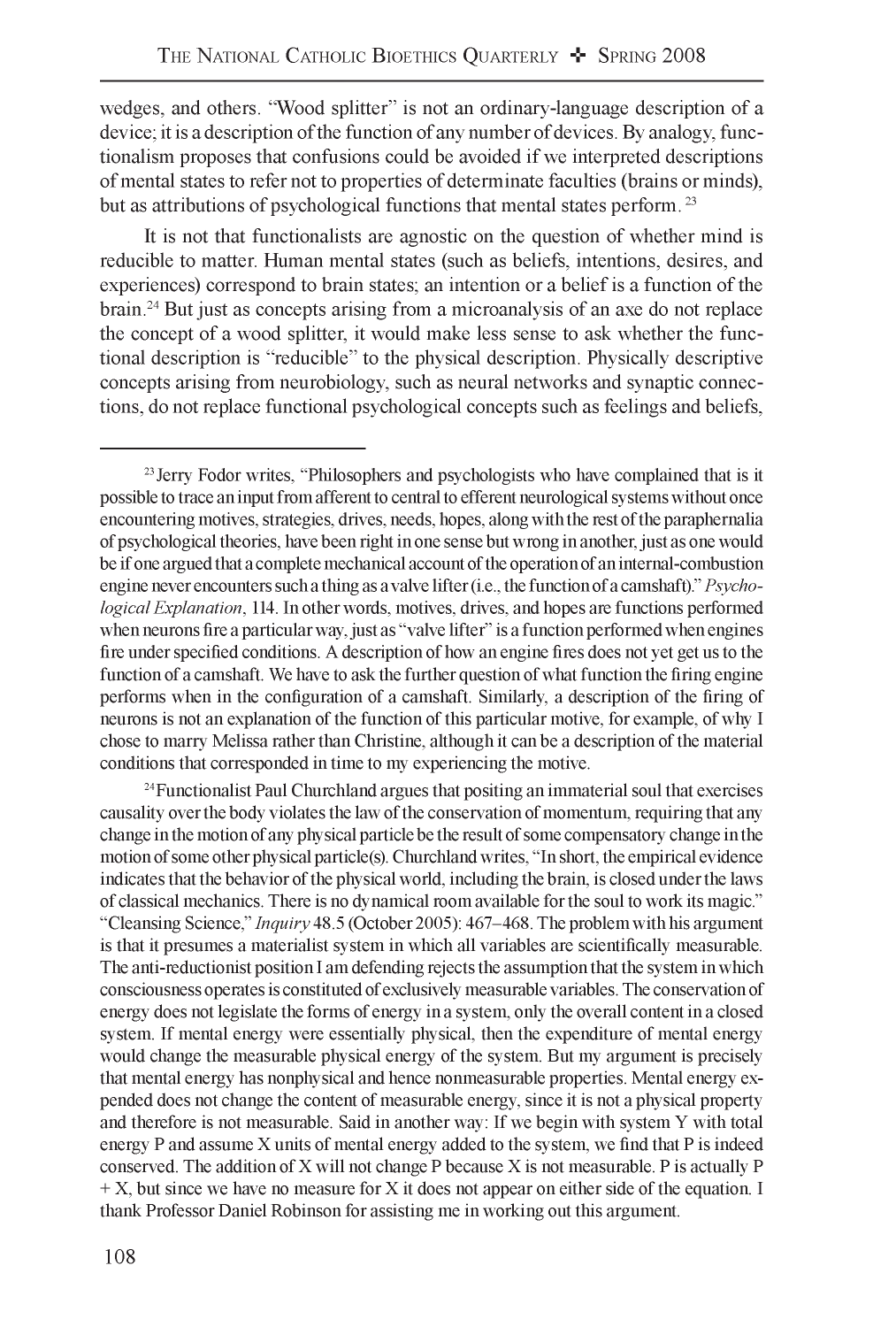nor can the latter be reduced to the former. These functional (psychological) states could as well (at least in principle) be realized in systems without brains, such as computers, brainless aliens, or robots, so long as the system is capable of realizing the particular function of a feeling or a belief. The fact that no computer presently can perform functions of higher consciousness is merely a technical problem which will eventually be overcome.<sup>25</sup>

Functionalism in psychology is called *analytic behaviorism,* which holds that mental phenomena are nothing more than tendencies to behave in a particular way. So if we talk about the mental state of desire, we are talking about the tendency to seek the object desired; if we talk about the feeling of pain, we mean the tendency to behave in a way characteristic of those who talk of being in pain; if we talk about intention, we mean the tendency to carry out certain specified behaviors. Properly speaking there are no mental states, only dispositions to behave in certain ways.

Theories of *reductivist materialism* argue that the activity of mind is just the activity of brain. This is the case with *identity theory,* influential in the late 1950s and 1960s. It holds that mind and brain are identical. As such it denies the real existence of mental states and can therefore be referred to as *eliminativist*. Eliminativism argues that there really are not mental events and mental states, only physical events and physical states. Mental events just are neural events. The various descriptive concepts used to refer to mental states, concepts such as belief, experience, intention, and feeling, have unfortunately arisen from folk-psychology, which innocently but no less harmfully has developed discourse suggesting a distinct cognitive realm called the "mental" not reducible to the physical. Eliminativists argue that the concept of the mental and all derivative concepts (e.g., beliefs, intentions, feelings) should be eliminated from our vocabulary in favor of a more descriptively precise neuroscientific idiom.26

<sup>&</sup>lt;sup>25</sup> Underlying the functionalist view is a computational model of consciousness. Computer languages operate on definable input-output codes signified by ones and zeros. Given the variability of extended combinations, the input-output mechanism gives rise to an almost infinite number of possible functional "states" for the computer. Mental events are conceived something like this. Two factors are decisive: (1) the beginning state of the machine (the brain), a state determined at any given time by the variability of genetics and environmental inputs; and (2) the input provided by some neural event precipitated by some physical stimulus. The beginning state and the input stimulus together give rise to a mental state (the output) that is in principle predictable, i.e., is nothing more that a brain process under special conditions. The focus for the functionalist, however, is not the disposition of the brain but rather the functional role being performed by the state, which can in principle be identical across a variety of systems. In opposition, Oderberg argues that there is no good reason for concluding that what humans do and what computers do is fundamentally the same. Rather, the "phenomenological evidence in the human case is so strong that we have a priori reason for thinking that *whatever* physical model is proposed, it will not capture what we do." "Hylemorphic Dualism," 74.

<sup>&</sup>lt;sup>26</sup> P. Churchland, "Eliminative Materialism and the Propositional Attitudes," *Journal of Philosophy* 78.2 (February 1981): 67-90. Horgan and Woodward argue persuasively against Churchland's (and Stich's) eliminativist rejection of folk psychology in "Folk Psychology Is Here to Stay," 197-226.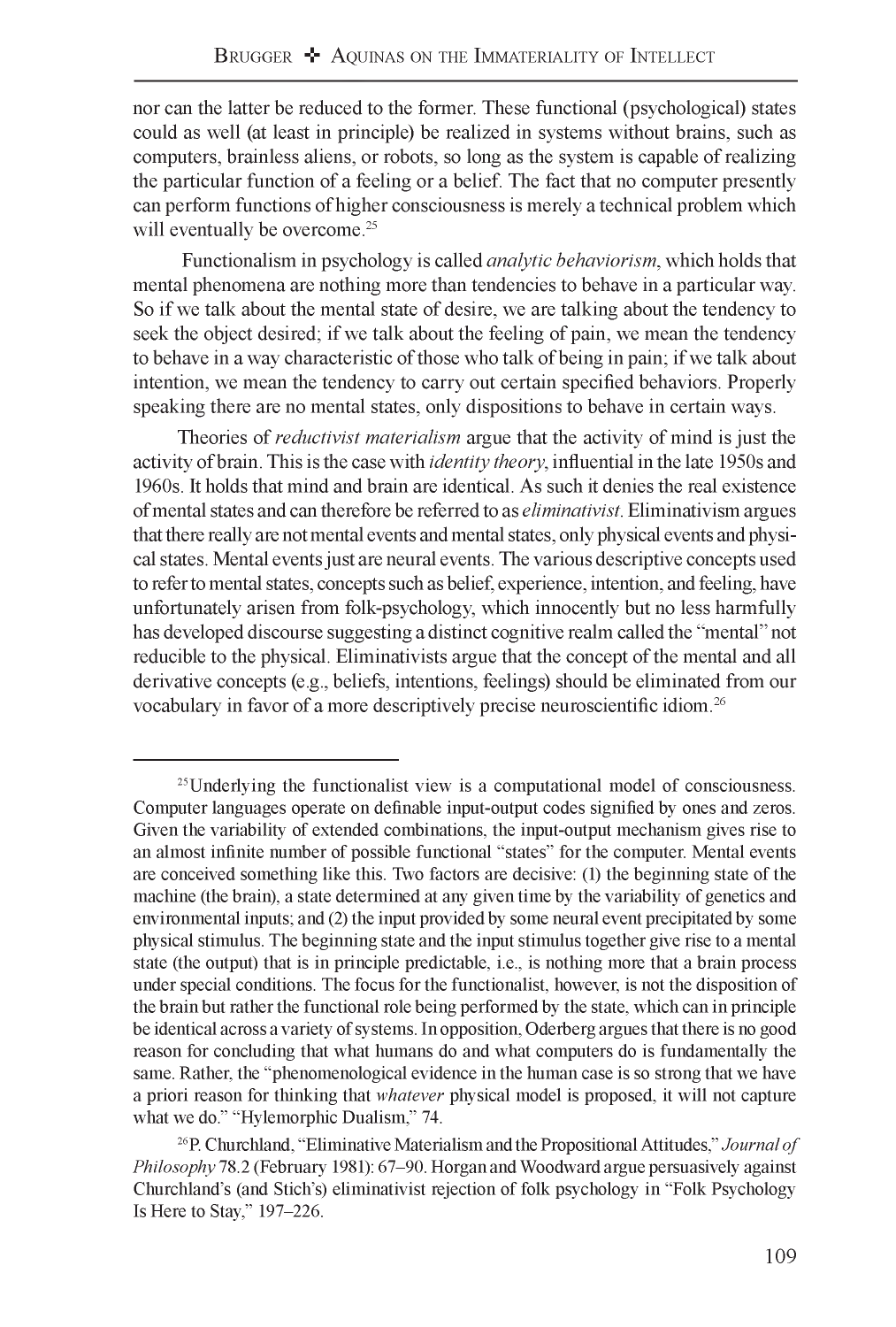#### **The Non-materialist Position**

Most critics of the materialist position today argue from the non-materialist premise that mental states can be accounted for by both physical and nonphysical explanations. David Chalmers, a leading critic in the philosophy of mind, argues that the uniqueness of phenomenal consciousness demonstrates some fundamental component irreducible to physical properties: "a complete theory [of everything] will have two components: physical laws, telling us about the behavior of physical systems ... and ... psychophysical laws, telling us how some of those systems are associated with conscious experience."27 He distinguishes between what he calls "easy problems" of consciousness and the "hard problem." Easy problems include our ability to discriminate and categorize, to react on the basis of external input, to focus our attention, integrate information, and control behavior. These, he argues, can be explained in scientific terms: "all of them are straightforwardly vulnerable to explanation in terms of computational or neural mechanisms."28 But not all elements of consciousness can be accounted for so easily. "The really hard problem of consciousness is the problem of *experience"29* In the philosophy of mind this is referred to as the problem of *qualia30* The term "qualia" refers to the qualitative properties of our mental states, phenomenal experiences like the feeling of pain, dreading of an event, tasting of a lemon, smelling of a rose, or seeing of the blueness of the sky. $31$  Critics of materialism argue that qualia cannot be explained in terms of neurophysiology.32 Notwithstanding all the complexity of neural (particularly cortical) function, there is an irreducible difference between neural activity on the one hand and our felt inner

29 Ibid.

30 See Thomas Nagel's seminal essay, "What Is It Like to Be a Bat?" *Philosophical Review* 83.4 (October 1974), 435-450.

<sup>31</sup> Routledge Encyclopedia of Philosophy, ed. E. Craig (London: Routledge, 1998), s.v. "Qualia" (by Janet Levin). Different scholars have replied to the qualia argument; see Jonathan C. W. Edwards, "Is Consciousness Only a Property of Individual Cells?" *Journal o f Consciousness Studies* 12.4-5 (2005): 60-76. Churchland replies by arguing that qualia, rather than constituting distinct types of phenomenal consciousness, are different types, mediums, or levels of representation of brain states; see Churchland, *Matter and Consciousness: A Contemporary Introduction to the Philosophy of Mind*, rev. ed. (Cambridge, MA: MIT Press, 1988), 34. Defenders of the qualia argument would reply that it is precisely the inadequacy of brain states to account for why phenomenal consciousness is experienced as it that gives rise to the qualia argument in the first place.

<sup>32</sup> Galen Strawson writes, "The existence of experience is the only hard part of the mind-body problem for materialists. . . . The things we think of as higher intellectual achievements are just not a philosophical problem, except in so far as they involve a capacity for experience." *Mental Reality* (Cambridge, MA: MIT Press, 1994), quoted in Haldane, "Metaphysics of Intellect(ion)," 44.

<sup>27</sup> David J. Chalmers, "The Puzzle of Conscious Experience," *Scientific American* 12.1 (April 2002): 96.

<sup>&</sup>lt;sup>28</sup> David J. Chalmers, "Facing Up to the Problem of Consciousness," Journal of Con*sciousness Studies* 2.3 (1995): 201.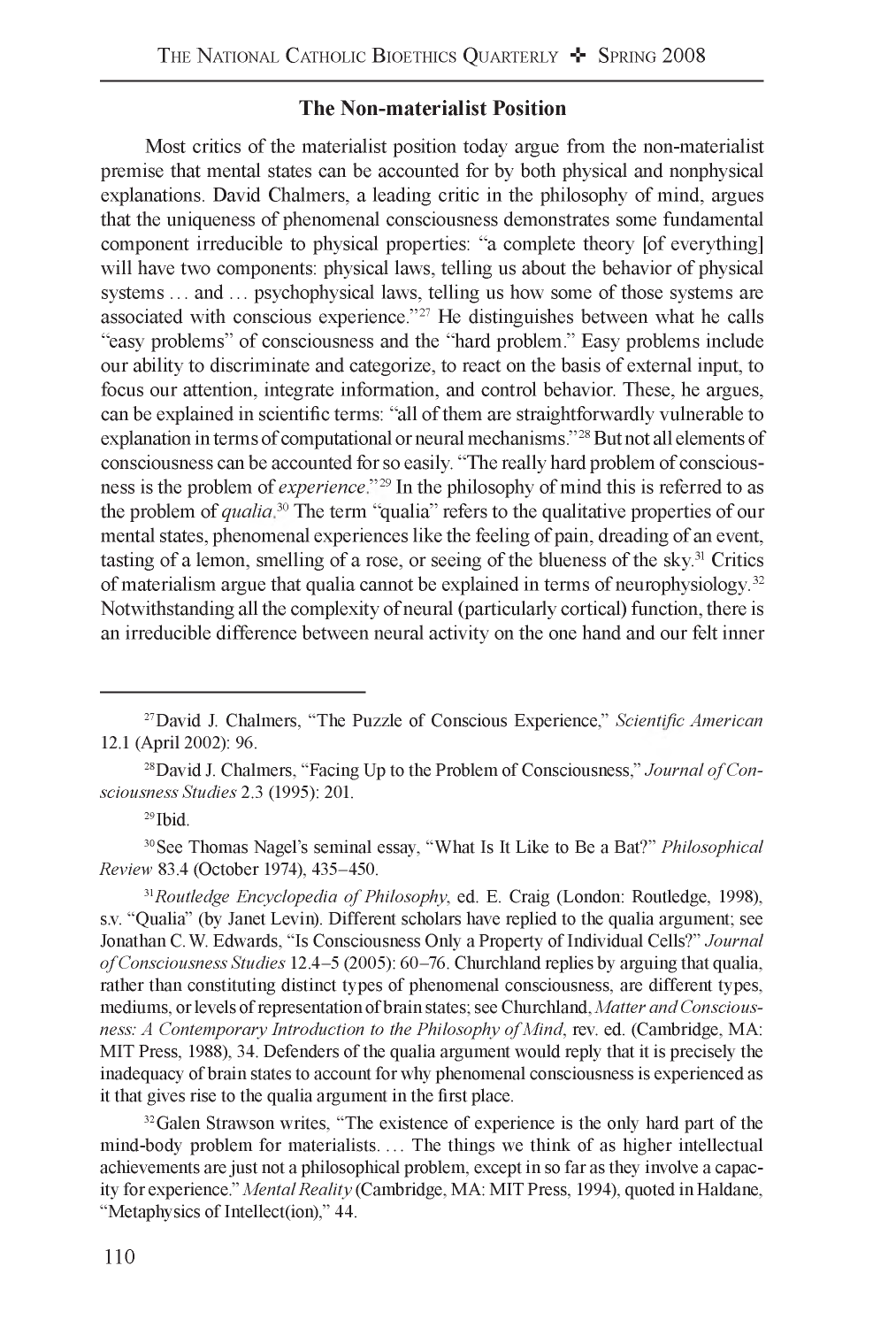experience of self and the world on the other.<sup>33</sup> "Physical form and function add up to more physical form and function."34 The uniqueness of phenomenal consciousness leads neuropsychiatrist Jeffrey Schwartz to conclude that "consciousness is an ontological fundamental—that is, a primary element of reality."35

Ancient and medieval philosophers also identify easy and hard problems of consciousness but draw the line at a different place from proponents of the qualia argument. Aristotle and Aquinas, for example, hold that all forms of per se sensory cognition (including acts of perception and emotion) are accounted for by acts of the body.36 This includes memory, imagination, and all affective phenomena. Wallace Matson argues that this is the unanimous consensus of all the ancients.<sup>37</sup> John Haldane (quoting Anthony Kenny) says the consensus held all the way to Descartes.<sup>38</sup> It seems that to the ancients and medievals the problem of qualia was accounted for broadly within a physicalist paradigm.39

Yet there was one act of cognition they thought impossible to account for within a physicalist system. It was not an act of perception, not an act where any sensible thing is cognitively represented. Rather, it was the act by which both sensible and

<sup>36</sup> Aquinas writes, "Sensuality is defined as *the appetite of things belonging to the body*" *(Summa theologiae,* I, Q 81.1, emphasis added), and again, "passion . . . is only in respect of a bodily transmutation [i.e., change in bodily state]" *(Summa theologiae,* I-II, Q 22.1, reply 1; see also *Summa contra gentiles,* I, Q 89, nn. 3 and 6).

<sup>37"</sup>In the whole classical corpus there exists no denial of the view that sensing is a bodily process throughout. ... The Greeks did not lack a concept of mind, even of a mind separable from the body. But from Homer to Aristotle the line between mind and body, when drawn at all, was drawn so as to put the processes of sense-perception on the side of the body." Wallace Matson, "Why Isn't the Mind-Body Problem Ancient?" in *Mind, Matter, and Method,* eds. P. Feyeraband and G. Maxwell (Minneapolis: University of Minnesota Press, 1966), 93 and 96.

38 Haldane, "Metaphysics of Intellect(ion)," 46.

<sup>39</sup> Although there is no dispute over whether Aquinas held that perception is accountable through acts of the body, scholars differ on whether acts of perception are reducible to bodily states. Some, like Oderberg (and myself), hold they are, others that they presuppose such states but as psychic entities are not reducible to them. See Oderberg, "Hylemorphic Dualism," 86.

<sup>&</sup>lt;sup>33</sup> An early influential essay arguing for the uniqueness of qualia in studies of consciousness is Joseph Levine's "Materialism and Qualia: The Explanatory Gap," *Pacific Philosophical Quarterly* 64 (1983): 354-361. Levine argues that a materialist account is simply unable to fully explain phenomenal consciousness and so invariably leaves us with an explanatory gap when it comes to accounting for qualia. See also Levine's later essay "Conceivability, Identity, and the Explanatory Gap," in *Toward a Science of Consciousness III: The Third Tucson Discussions and Debates,* eds. Stuart R. Hameroff, Alfred W. Kaszniak, and David J. Chalmers (Cambridge, MA: MIT Press, 1999), 3-12.

<sup>&</sup>lt;sup>34</sup> David J. Chalmers, *The Conscious Mind: In Search of a Fundamental Theory* (New York: Oxford University Press, 1996), quoted in Schwartz and Begley, *Mind and Brain,* 46-47.

<sup>35</sup> Schwartz and Begley, *Mind and Brain,* 47.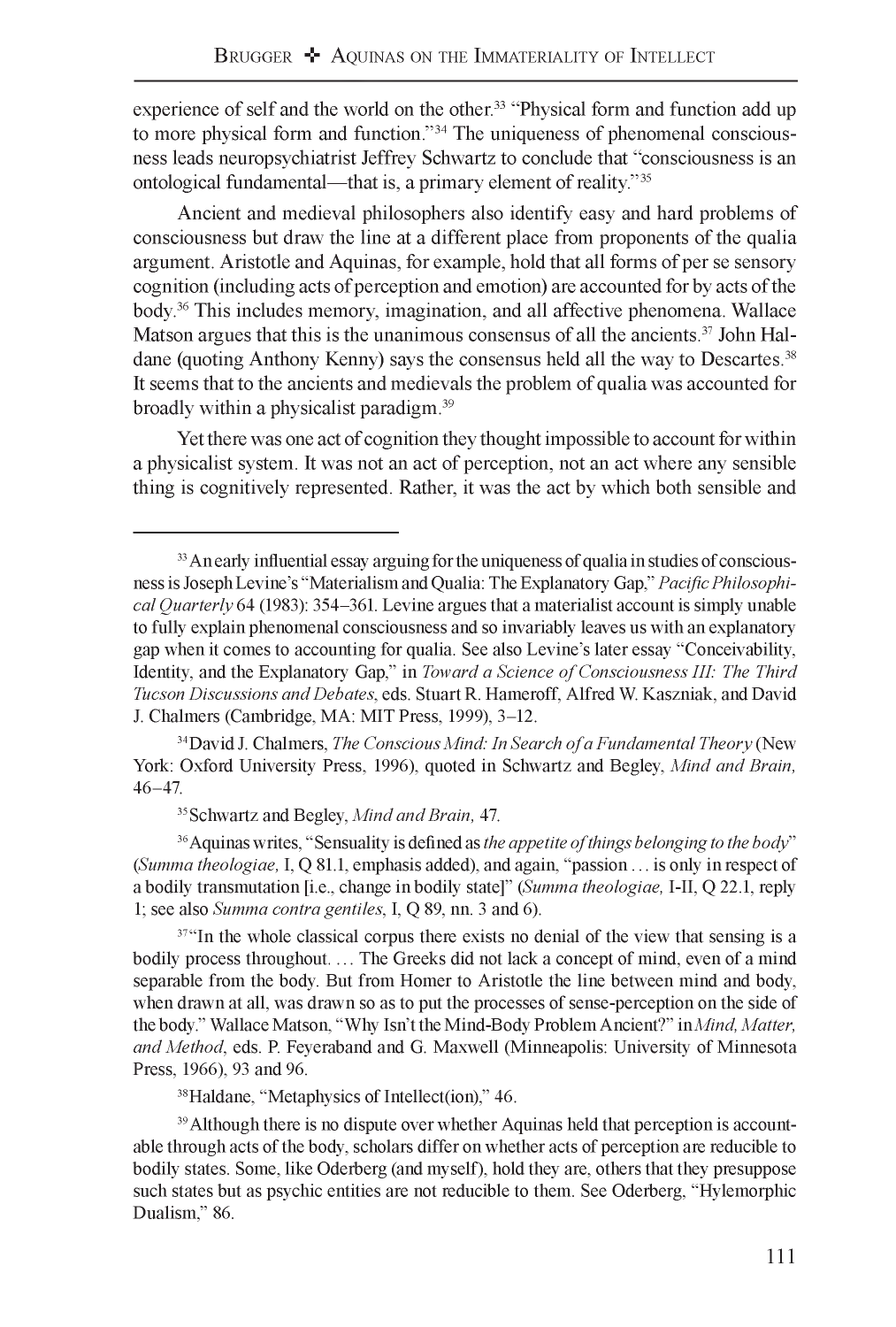non-sensible things are *understood.* If the act of understanding is not accounted for within a physicalist system, the faculty by which the act is performed cannot be anything physical. The human intellect therefore must be immaterial. For Aristotle and Aquinas, this conclusion followed with deductive certitude. But as I said above, the conclusion is almost universally rejected in contemporary scientific and philosophical literature. Philosophical critics, however, are arguing against the wrong interlocutor. Aquinas's non-materialist account—and not the Cartesian dualist account—is the more cogent but less frequently engaged. My purpose for the remainder of this essay is to re-present Aquinas's best argument for immateriality. I will show how his conclusion on the nature of the intellect follows from the nature of the act of intellection. It will be clear that a materialist account of human cognition simply cannot account for acts of understanding.40

### **Aquinas's Argument from Universalized Concepts**

Aquinas sets forth three main arguments against the materialist conclusion, one of which, the strongest in my judgment, I advance here.<sup>41</sup> In short, he argues that a power capable of forming universal concepts cannot contain within itself anything material. His most developed formulation of this argument is found in the *Summa theologiae*:

<sup>&</sup>lt;sup>40</sup> See Aristotle, *Generation of Animals*, bk. II, ch. 3, 736 b28: "for no bodily activity has any connexion with the activity of reason." *The Complete Works ofAristotle: The Revised Oxford Translation,* vol. 1, ed. Jonathan Barnes (Princeton, NJ: Princeton University Press, 1984), 1143; see *De anima,* bk. II, ch. 1, 413a6-7, 657.

<sup>41</sup> The first is his argument from the universality of the scope of human cognition *(Summa theologiae,* I, Q 75.2). The argument begins with two reasonable propositions, which act as middle terms of Aquinas's argument: intellectual knowledge includes knowledge of all bodily things; and knowledge is not only of individuated entities, but also of kinds, that is, of natures. His major premise argues that whatever can know the natures of all bodily things must not have anything bodily in its own nature, because if it did, the bodily nature would impede knowledge of any other bodily nature. The conclusion follows that the intellect must be free of all bodily nature. Aquinas supports his argument by appealing to an analogy from the senses: one whose tongue has grown bitter from fever is unable to taste sweetness; the bitterness prevents all other tastes from being picked up; it follows that for the tongue to taste anything, its own nature must be free of all tastes; he uses a similar analogy with the eye: if the eye were not free of color, it would not be able to see all colors. Similarly, since intellectual cognition is the chief power of the intellect, in order for the intellect to know all bodies it cannot have any bodily nature in it. If the intellect were bodily or contained bodilyness, its own bodily nature would impede all other knowledge of bodies. But since it plainly can know all bodily things, it must itself be free of everything bodily. Aquinas's second is his argument from knowledge of universalized concepts *(Summa theologiae,* I, Q 75.5). His third is his argument from self-knowledge *(Commentary on the Book of Causes*, proposition 7). I am interested in the second argument. For additional but less important arguments, see *Summa contra gentiles,* bk. II, ch. 49, and *Commentary on Aristotle's* De anima, bk. 3, lecture 7, n. 10 (n. 680).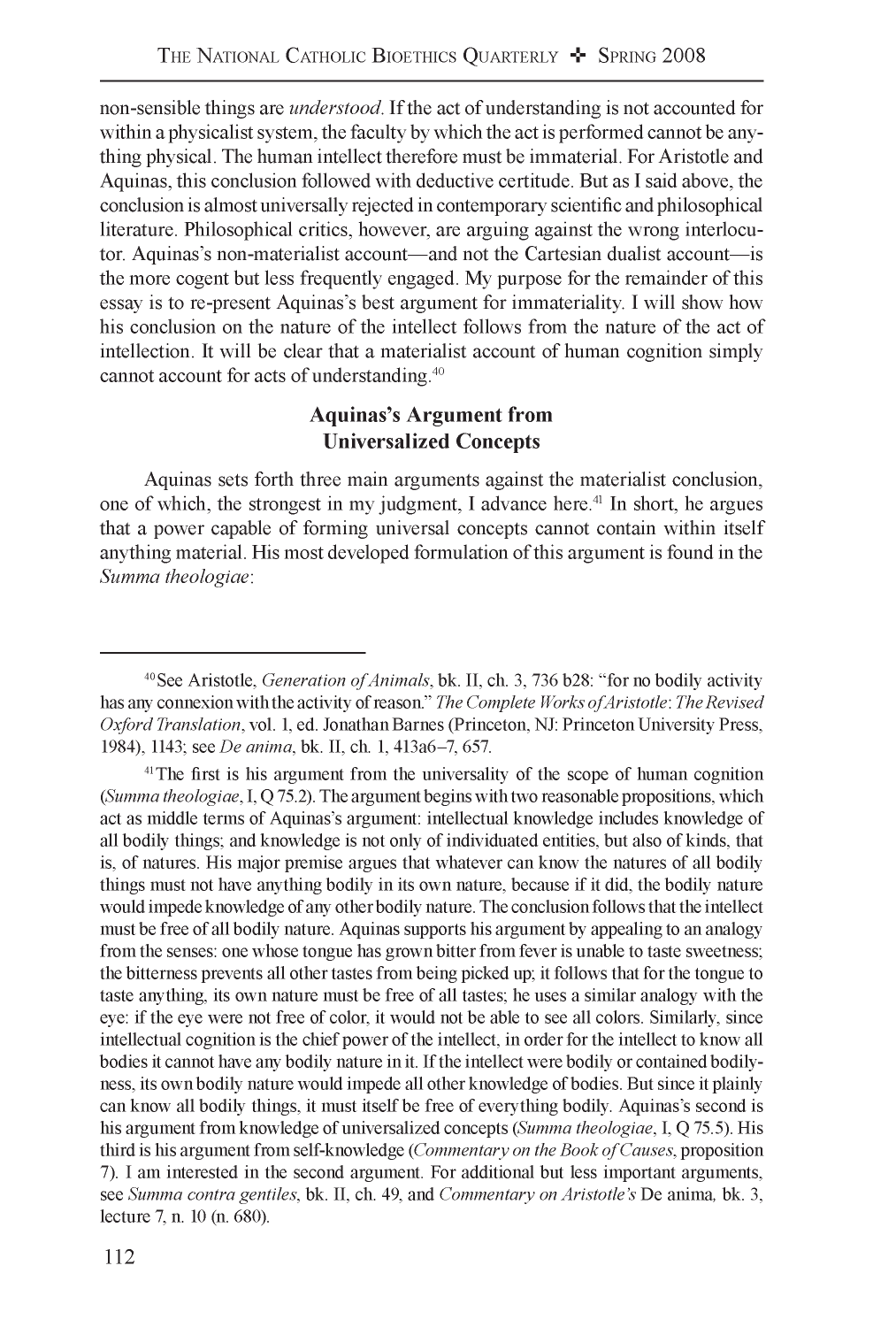Whatever is received into something is received according to the condition of the recipient. Now a thing is known in as far as its form is in the knower. But the intellectual soul knows a thing in its nature absolutely: for instance, it knows a stone absolutely as a stone; and therefore the form of a stone absolutely, as to its proper formal idea, is in the intellectual soul. Therefore the intellectual soul itself is an absolute form, and not something composed of matter and form. For if the intellectual soul were composed of matter and form, the forms of things would be received into it as individuals, and so it would only know the individual: just as it happens with the sensitive powers which receive forms in a corporeal organ; since matter is the principle by which forms are individualized. It follows, therefore, that the intellectual soul, and every intellectual substance which has knowledge of forms absolutely, is exempt from composition of matter and form.42

I will attempt to reformulate this argument in terms more consistent with a contemporary idiom.

We can reconstruct Aquinas's argument as follows:  $43$ 

- 1. Cognition includes receiving information pertaining to particular entities not only as particulars, but also as kinds (that is, it includes knowing the natures of things).
- 2. The act by which we know a thing's nature is the act of forming universalized concepts.
- 3. Now, a particular entity can only be perceived as particular because it is materially instantiated (that is, it is perceived as a particular by way of its materiality).
- 4. A universalized concept is universal precisely because it is abstracted from particularity and hence materiality.
- 5. That which has cognition of a materially instantiated particular can have it only by receiving information into itself pertaining to the principle of the entity's particularity, namely, its materiality (sensation).
- 6. The act by which a cognitive power receives particular information pertaining to a thing's materiality must be a materially instantiated act.
- 7. The power by which a thing carries out materially instantiated acts must itself be materially instantiated.
- 8. The act by which a cognitive power receives information free from everything material must itself be free from everything material (intellection).
- 9. In the formation of universalized concepts the intellect receives information free from everything material.
- 10. The act of concept formation therefore is free from everything material.

<sup>42</sup> Aquinas, *Summa theologiae,* I, Q 75.5.

<sup>43</sup> I do not follow Aquinas's exact sequence of propositions but rather reformulate his argument around the central idea that knowledge of universals can be actualized only by a power free of material composition.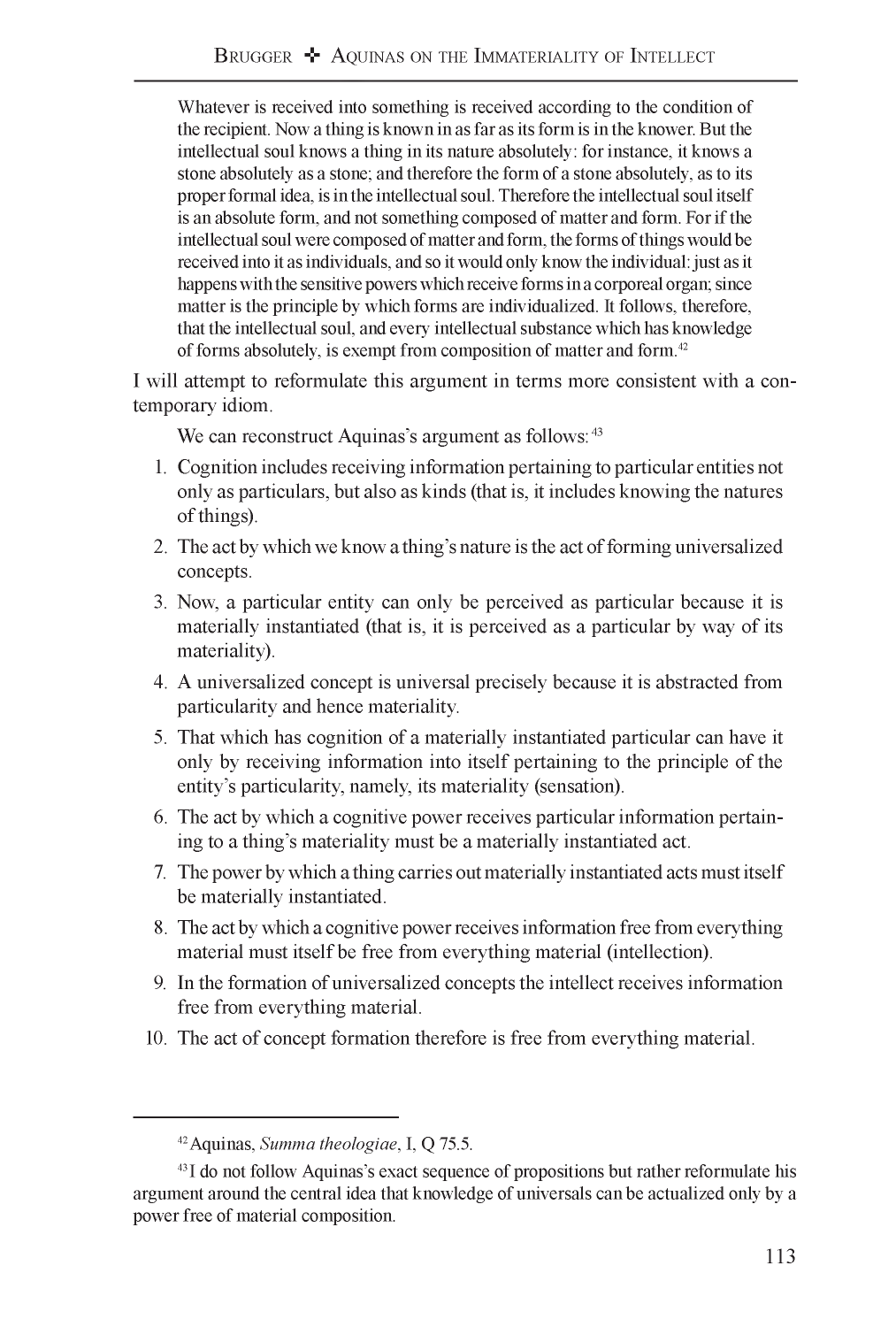- 11. Something able to act free from everything material must itself be free from everything material.
- 12. The intellect, as capable of forming universalized concepts, is free from everything material.

The first proposition states that human cognition includes not only retaining information that pertains to particular things as particulars (this short, black, furry thing), but also information that pertains to the kinds of things they are (e.g., cat). So we are able not only to perceive a thing in its individuality, but also to know it by identifying it as a particular instance of an abstract kind. The second proposition states that we arrive at this abstracted knowledge through the formation of universalized concepts. So, having processed sensory information received from experiencing repeated interactions with cats or images of cats, I form the concept of felinicity. I then associate the universalized concept with instances of cats with which I come into sensory contact. I am thus able both to perceive Felix as this short, black, furry thing, and to know her as my *cat.*

The third proposition is independent of the first two. It asserts that particular things can be perceived in their particularity only because they are instantiated as particulars by their materiality. It is precisely their material existence (i.e., their spatiotemporal sensibility) that makes them perceptible. Abstracted from their sensible qualities, particular things are not objects of perception and not perceptible as particulars. In a related way, proposition four states that universalized concepts as forms of cognition abstracted from the particularity that materiality actualizes cannot contain any information pertaining to the material particularity of any individuated thing.<sup>44</sup>

Following from number three, proposition five asserts that in order to perceive a material thing in its particularity (that is, to perceive its sensible natures), a cognitive power must receive and encode information about it. The power must take into itself something *of the thing* in order to perceive it through sensory cognition. Aquinas (with Aristotle) says we receive the thing's *sensible form* detached from its corresponding matter. It follows that we have sensory cognition of a thing in its particularity inasmuch as its sensible form is *in* our cognitions. Saying that the thing is in our cognitions implies that there is a difference between the way the object exists in the world and the way it exists in us. Aquinas calls this the first *natural existence* and the second *intentional existence.* The sensible form therefore has *intentional existence* in our sensory cognitions. The intentional existence of a sensible thing, say, a green apple, is constituted by the sensible features of the apple as encoded in the brain through the mediation of the sense organs; call it a sensory representation.45 It follows (proposition six) that this encoding of data of the material features

<sup>44</sup> See also Aquinas's *Commentary on Aristotle's* De anima, bk. II, lect. 12, n. 378.

 $45$ I am using this term widely to include all representations of particular things, including simple sensory representations arising from the activity of individual senses (e.g., the color green or sourness) as well as more complex representations in which individual sensations are, as it were, collected, distinguished from each other, brought together, and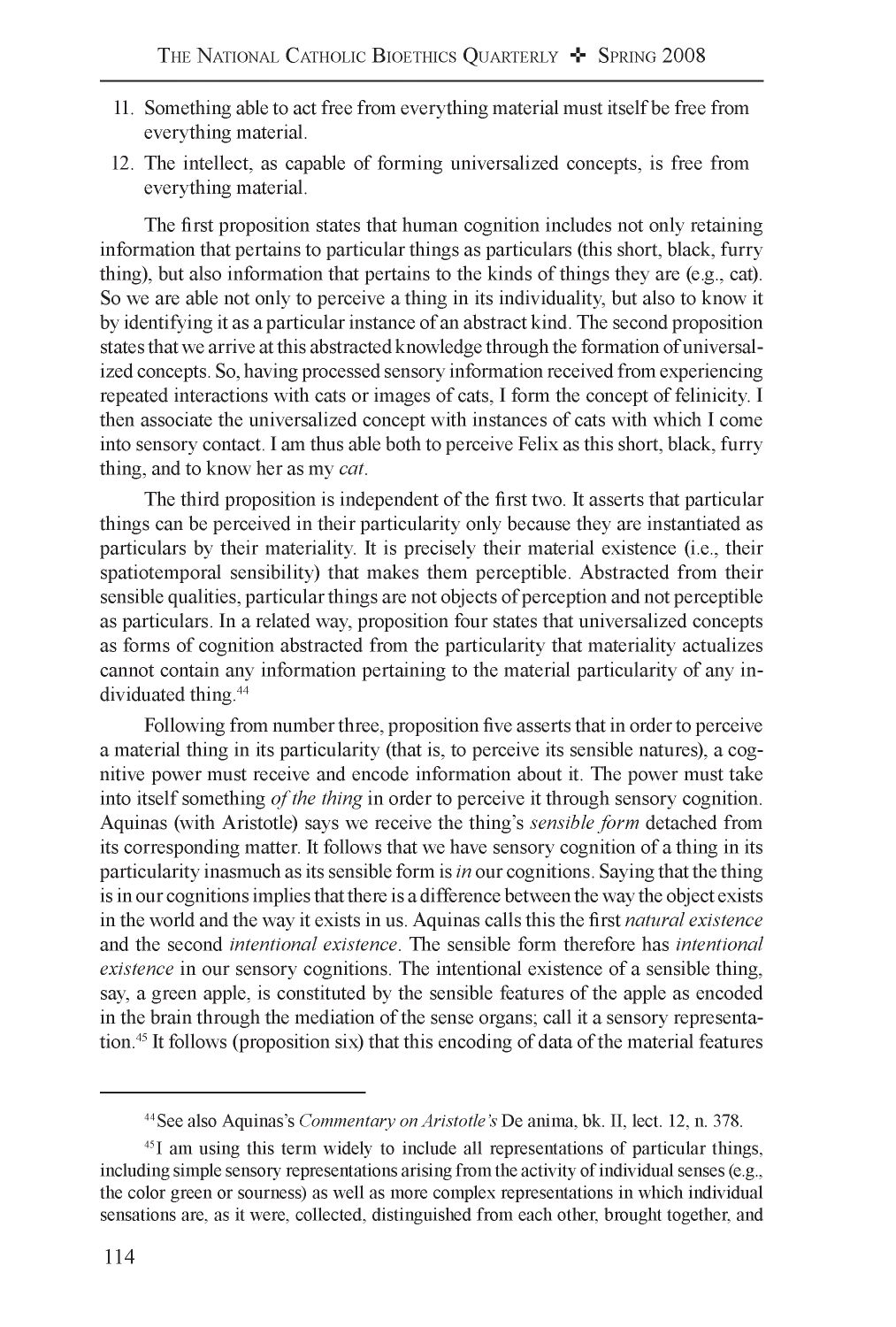of sensible things is a materially instantiated act. The act of encoding includes the activity of the senses of sight, hearing, olfaction, taste, and touch. Sense information enters the body through receptors; signals are transmitted to the brain via the actions of neurons and the transfer of signals by chemical and electrical synapses and release of neurotransmitters. Processing and storage (or encoding) of information takes place in the brain.<sup>46</sup>

The sensory image acts as a symbolic representation in our cognitions of the thing as it exists or we imagine it to exist outside our cognitions. Like any symbol, it is a thing that stands for something else. The cognitive image as it exists in our sensory system is just neurological activity and precise neural firing patterns. What the neural activity represents to us are the sensible features of the perceptual or imaginal world. It represents things instantiated by materiality. The encodable bits of data represent colors, textures, odors, flavors, temperatures, spatial orientations, sizes, densities, etc., often (but not always $47$ ) united into perceptual wholes. It follows (proposition seven) that the powers (sense organs and biochemical and neurological networks) that carry out these materially instantiated acts are themselves materially instantiated. They are bodily acts.

We now come to the pivotal insight of Aquinas's argument. Just as an act receptive of information pertaining to the sensible features of material things must be an act that is materially instantiated, it follows that the act in which our intellect receives information free from everything material must be free from materiality. Universalized concepts are contents of thought that contain information free from all the sensible manifestations of material things (free from every spatiotemporal representation). Since matter is the principle of individuation of particular things,<sup>48</sup> and nothing pertaining to the particularity of an individuated thing is contained in a

united into perceptual wholes, called perceptual representations (e.g., a green apple). Gyula Klima explains the encoding of sensible features in a similar way in "Aquinas's Proofs of the Immateriality of the Intellect from the Universality of Human Thought," *Proceedings o f the Society for Medieval Logic and Metaphysics* 1 (2001), 26.

46 For an account of how memories are encoded in the brain, see Siegel, *Developing Mind,* ch. 2, on memory.

<sup>47</sup> The coding of neurological firing patterns (or engrams) in infants takes place through a process called "implicit memory," which does not involve parts of the brain involved in *conscious* processing. Repeated experiences cause the infant's brain to make "summations" or "generalized representations." These generalizations are the basis of mental models which the infant brain uses to interpret experiences. The later activation of these neural profiles through sensory triggers produces a feeling in the adult that does not correspond to any conscious memory the adult can recall; such experiences become an everyday part of the adult's experiential life: "These implicit elements form part of the foundation of our subjective sense of ourselves. We act, feel, and imagine without recognition of the influence of past experience on our present reality." Siegel, *Developing Mind*, 29.

48 Pasnau argues that it is *not* Aquinas's view that matter is the principle of individuation for material things, but rather that substantial form individuates a substance; see "Comments on Gyula Klima, 'Aquinas's Proofs of the Immateriality of Intellect,'" *Proceedings of the Society for Medieval Logic and Metaphysics* 1 (2001), 29-36, esp. 32.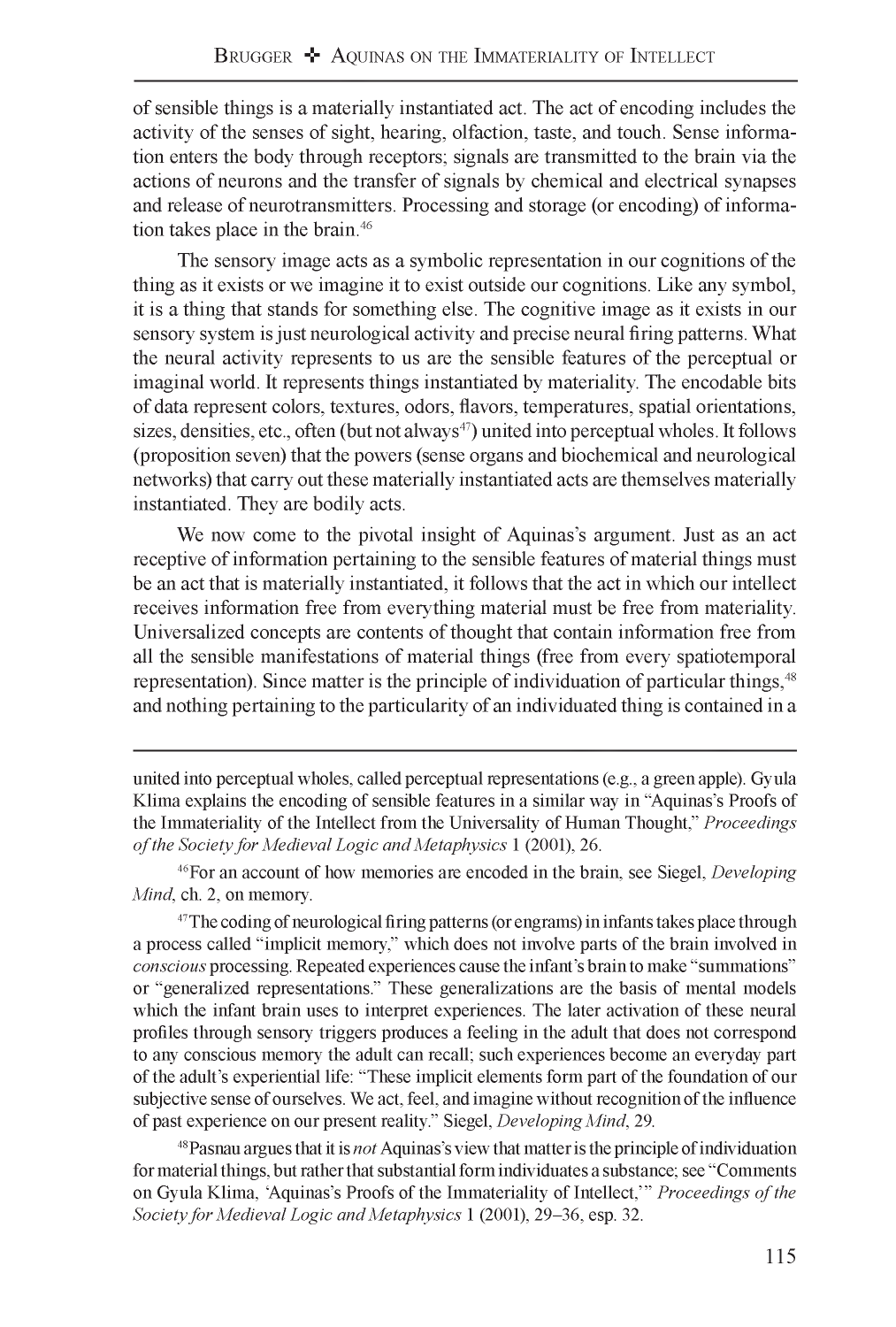universalized concept, it follows that nothing pertaining to materiality is contained in our universal conceptions. The intellect begins with sensible data cloaked in the concrete conditions of materiality and proceeds to form a universalized concept stripped of all sensible data, free from all the concrete conditions of matter. In this way we form both semantically complex concepts like the concept of a black dog and simple ones like the concept of unity, being, or identity.<sup>49</sup> We form spatial concepts like the concept *up* from our interaction with the environment, for example, from the repeated motor functions of standing erect and sitting, raising our hands, gesturing toward the ceiling, and pointing skyward.<sup>50</sup>

So from our cognitions of particular materially instantiated realities we come by means of concept formation to an *understanding* of those realities. The concept is that by which we understand the data of phenomenal consciousness. It is the intellectual actualization of a thing's intelligibility. But a thing's intelligibility, its whatness, precisely as understood has no phenomenal existence in the world, only intentional existence in the intellect.51 That existence signifies the universality by which particulars are understood. But the universal by definition excludes the particular and that by which the particular is instantiated (namely, materiality). A universalized concept therefore is empty of sensible content. If there is nothing sensible to represent, no extension, volume, density, color, texture, odor, flavor or sound, no perceptual whole, no spatiotemporal relation, literally nothing sensibly encodable, then there is no apt information to convert into a representational form and transmit and store. Yet the conceptual content is not empty. It is not that there are no data in a universal concept, only that the data are not encodable in the form of a cognitive representation. They pertain to nothing individual.

This principle is at the heart of Aquinas's argument: if the intellect contained matter, it could only receive information pertaining to individual materially instantiated things and so would only be capable of knowing individual things, as is the case with objects of sensory perception. I am arguing that the principle should be understood as asserting that only data pertaining to a thing's particular material sensibility are capable of being materially (neurologically) received, transmitted, and encoded.<sup>52</sup> It follows that if there is nothing pertaining to sense data to receive,

<sup>49</sup> For a discussion of the two types of concepts, see Oderberg, "Hylemorphic Dualism," 89.

<sup>50</sup> George Lakoff and Mark Johnson, *Metaphors We Live By,* 2nd ed. (Chicago: University of Chicago Press, 2003), 57.

<sup>&</sup>lt;sup>51</sup> In Aquinas the concept itself is not an object of understanding, but that by which we understand an object of experience. In bringing forth concepts, we bring forth understanding. This can be distinguished from the idealist view that the idea or concept itself is what we know; this latter view is illustrated in Locke's assertion that an *"idea* . . . is the Object of the Understanding when a Man thinks." See his *An Essay Concerning Human Understanding,* ed. P. Nidditch (Oxford: Clarendon Press, 1975), bk. 1, ch. 1, par. 8 (p. 47).

 $52$  By "thing" Aquinas would include hybrid representations, such as unicorns, which arise from the imagination's power to combine data from the senses into novel representations with no actual existence in the world.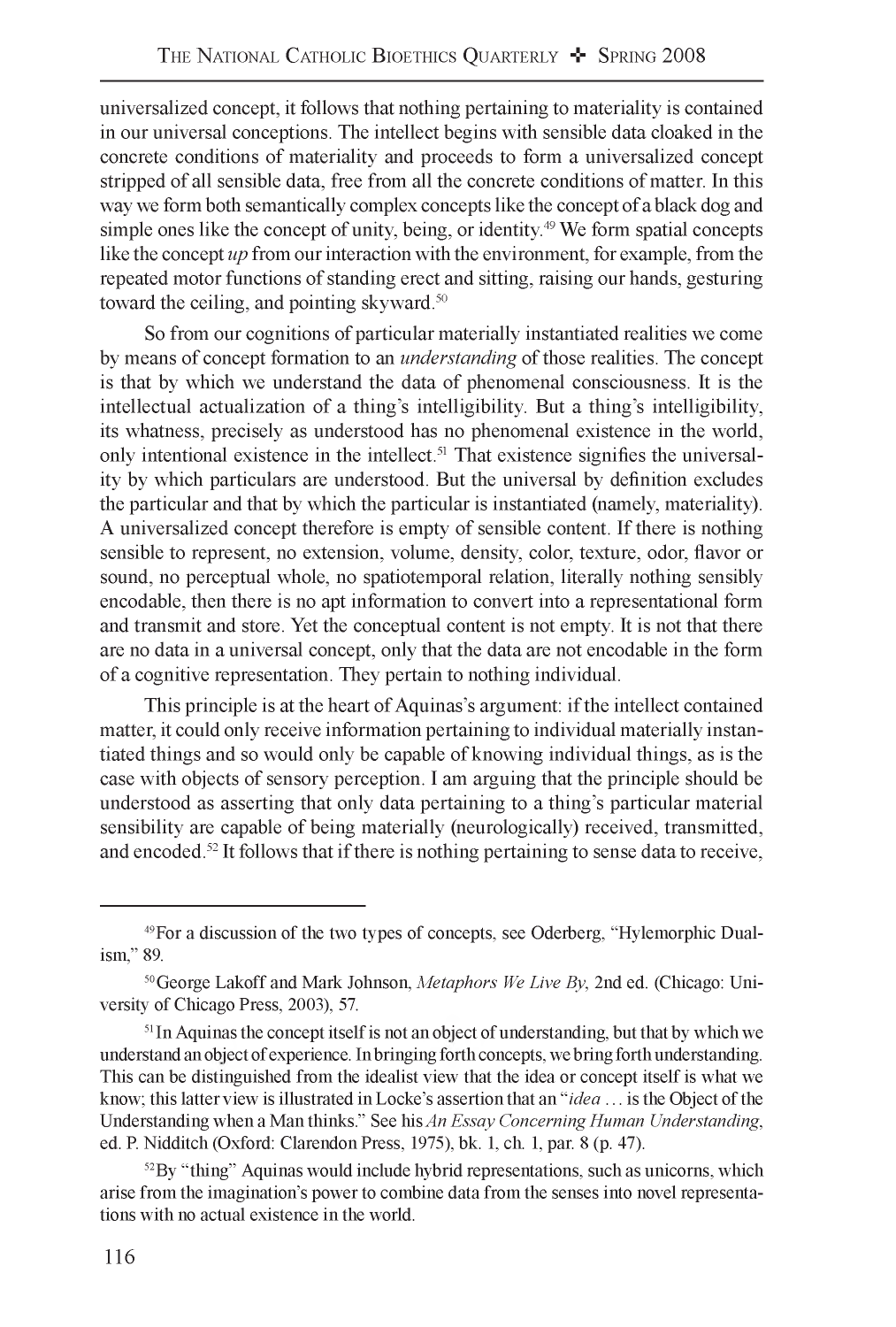there is nothing to transmit and encode by the acts of bodily powers. Universalized concepts contain nothing pertaining to sense data. It follows that concept formation and storage are not bodily acts, and they therefore take place by something other than acts of the body (proposition ten).<sup>53</sup> If the act is free from everything material, the power by which the act is performed is free from everything material (proposition eleven). The intellect, therefore, insofar as it is capable of acts which are free from everything material, must itself be free from everything material (proposition twelve).

## **Bodily Activity: Necessary but Not Sufficient**

Neuroscientists have generated a great deal of data identifying neurophysiological correlates associated with different types of abstract reasoning.<sup>54</sup> Using (primarily) functional magnetic resonance imagining (fMRI) to scan brain activity (and sometimes positron emission tomography, or PET, scans), subjects are asked to perform various types of mental tasks (e.g., deductive reasoning involving abstract sentences, solving algebra problems, analysis of positions of pieces in a chess game, assessment of the strength of an inductive conclusion from certain premises) and

<sup>53</sup> Oderberg argues similarly: "There is an essential ontological mismatch between the proper objects of intellectual activity . . . and any kind of potential physical embodiment of them: we might call this the *embodiment problem,* but looked at in a slightly narrower way, in cognitive-scientific terms, it might be called the location or storage problem. Concepts, propositions, and arguments are abstract; potential material loci for these items are concrete. The former are unextended; the latter are extended. The former are universals; the latter are particular. Nothing that is abstract, unextended, and universal . . . could be embodied, located, or stored in anything concrete, extended, and particular. Therefore, the proper objects of intellectual activity can have no material embodiment or locus." "Hylemorphic Dualism," 89.

<sup>54</sup> Several prominent studies include V. Goel et al., "Neuroanatomical Correlates of Human Reasoning," *Journal of Cognitive Neuroscience* 10.3 (May 1998): 293-302; Goel et al., "The Seats of Reason? An Imaging Study of Deductive and Inductive Reasoning," *NeuroReport* 8.5 (March 24, 1997): 1305-1310; S. Bunge et al., "Neural Circuits Subserving the Retrieval and Maintenance of Abstract Rules," *Journal of Neurophysology* 90.5 (November 2003): 3419-3428; Q. Luo et al., "The Neural Substrate of Analogical Reasoning: An fMRI Study," *Cognitive Brain Research* 17.3 (October 2003): 527-534; T. Fangmeier et al., "FMRI Evidence for a Three-Stage Model of Deductive Reasoning," Journal of Cognitive Neuro*science,* 18.3 (March 2006): 320-334; V. Goel and R. J. Dolan, "Functional Neuroanatomy of Three-Term Relational Reasoning," *Neuropsychologia* 39.9 (2001): 901-909; V Goel, "Cognitive Neuroscience of Deductive Reasoning," in *Cambridge Handbook o f Thinking and Reasoning,* eds. K. Holyoak and R. Morrison (Cambridge, UK: Cambridge University Press, 2005), 475-493; A. Green et al., "Frontopolar Cortex Mediates Abstract Integration in Analogy," *Brain Research* 1096.1 (June 22, 2006): 125-137; V Prabhakaran, B. Rypma, and J. D. Gabrieli, "Neural Substrates of Mathematical Reasoning: A Functional Magnetic Resonance Imaging Study of Neocortical Activation during Performance of the Necessary Arithmetic Operations Test," *Neuropsychology* 15.1 (January 2001): 115-127; J. F. Danker and J. R. Anderson, "The Roles of Prefrontal and Posterior Parietal Cortex in Algebra Problem Solving: A Case of Using Cognitive Modeling to Inform Neuroimaging Data," *Neuroimage*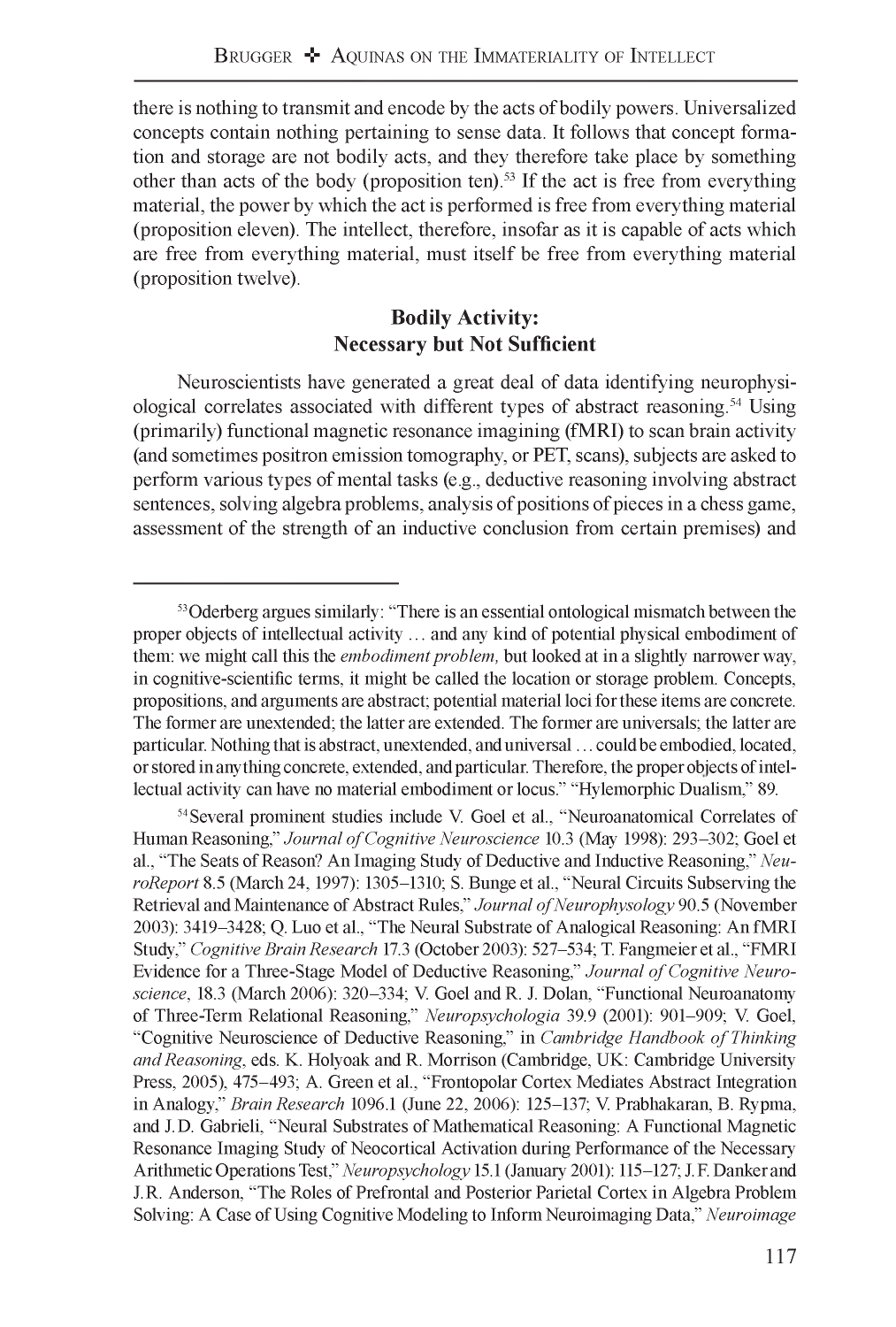the areas of the brain that light up are noted. The evidence confirms that abstract reasoning involves the prefrontal cortex of the frontal lobe of the brain (responsible for working memory, personality expression, moderation of social behavior)<sup>55</sup> in collaboration with structures in the temporal lobe (language and auditory processing),<sup>56</sup> parietal lobe (manipulation of spatial information),<sup>57</sup> and occipital lobe (visual processing).58 The picture that emerges is one of a multi-cortical process involving the memorial-language (syntactic) system and the visuospatial system of the brain.<sup>59</sup>

A non-materialist account can consistently accommodate these data. For Aquinas, all conceptual knowledge necessarily arises from the senses. And sense representations are necessarily material. To be understood they need to be "made" immaterial. They are, as it were, surrounded by all the conditions of materiality: they are particular, frozen in time and space, individuated, characterizable in terms of shape, size, and distance and in terms of color, sound, flavor, odor, and feel. The formation of a universal concept requires these accidents of materiality to be stripped away. In the process an image is reduced from being potentially intelligible to being actually intelligible. The "what" of it is abstracted from the material conditions in which it is embedded. In Aquinas's language the intellect abstracts the intelligible form from the sensible form. To do this it must necessarily operate in relation to sensible images (i.e., cognitive representations called phantasms preserved in the sensory structures of the brain). The intellect sets aside the data that bind the phantasm to the world of the particular, peels back the concrete determinate qualities of corporeal things, and in so doing, unveils the realm of the universal or, in Aquinas's term, of intelligible "forms." It is not until the form of the thing is abstracted that understanding can take place, since understanding concerns natures and sensation only concerns particulars. Having received the intelligible form, the intellect in an act of its own brings forth what it receives in the form of the intelligible species of an *idea* or *concept*.<sup>60</sup>

<sup>35.3 (</sup>April 15, 2007): 1365-1377; O. Houde et al., "Access to Deductive Logic Depends on a Right Ventromedial Prefrontal Area Devoted to Emotion and Feeling: Evidence from a Training Paradigm," *Neuroimage* 14.6 (December 2001): 1486-1492; V. Goel and R. Dolan, "Differential Involvement of Left Prefrontal Cortex in Inductive and Deductive Reasoning," *Cognition* 93.3 (October 2004): B109-B121; M. Delazer et al., "Learning Complex Arithmetic: An fMRI Study," *Cognitive Brain Research* 18.1 (December 2003): 76-88; M. Atherton et al., "A Functional MRI Study of High-Level Cognition, I: The Game of Chess," *Cognitive Brain Research* 16.1 (March 2003): 26-31; J. D. Wallis, K. C. Anderson, and E. K. Miller, "Single Neurons in Prefrontal Cortex Encode Abstract Rules," *Nature* 411.6840 (June 21, 2001), 953-956 (research carried out on primates).

<sup>55</sup> See, for example, Goel et al., "Seats of Reason?" 1308.

<sup>56</sup> See Prabhakaran, Rypma, and Gabrieli, "Neural Substrates," 115-127.

<sup>57</sup> Bunge et al., "Neural Circuits," 3425.

<sup>58</sup> Goel and Dolan, "Functional Neuroanatomy," 904-906.

<sup>59</sup> Goel, "Cognitive Neuroscience," 475-493.

<sup>60</sup> For a lucid presentation of Aquinas's conception of the formation of ideas, see Robert E. Brennan, *Thomistic Psychology: A Philosophic Analysis of the Nature of Man* (New York: Macmillan, 1941), ch. 7.